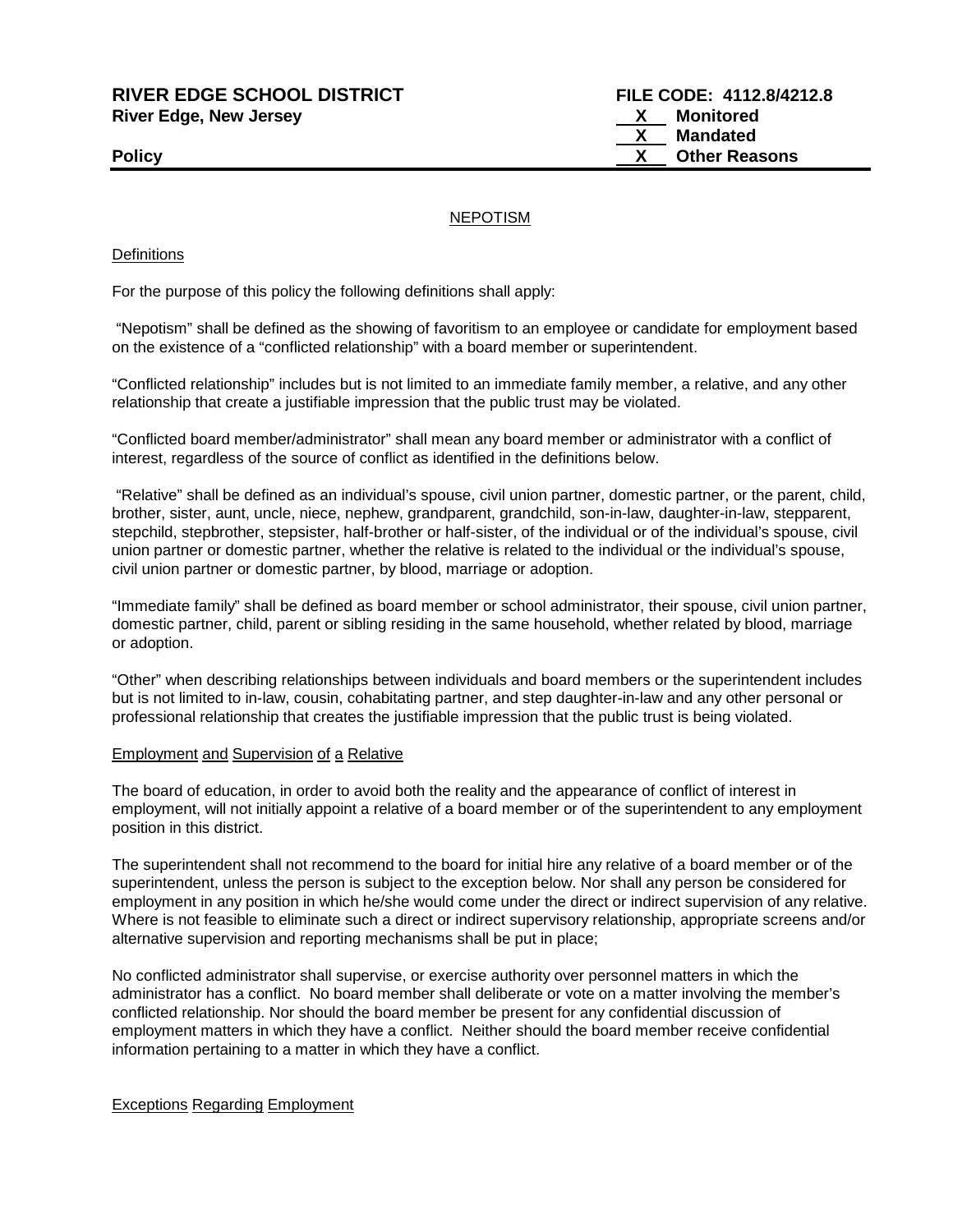# NEPOTISM (continued)

Persons who are employees of the board on the date that this policy initially becomes effective or the date a relative becomes a board member or superintendent shall not be prohibited from continuing to be employed in the district. This includes employees who must be renewed annually by the board. The superintendent may recommend those employees for reemployment, transfer, promotion or removal.

A relative of a school board member or superintendent may be initially employed by the district provided that the district has obtained the approval from the executive county superintendent of schools. Such approval shall be granted only upon demonstration by the school district that it conducted a thorough search for candidates and that the proposed candidate is the only qualified and available person for the position. Per diem substitutes and student employees may be excluded from the initial hiring aspects of this nepotism policy.

# Participation in Employment Related Matters

Conflicted board members may not participate in employment matters concerning the superintendent, principal or any administrator or supervisor(s) in the chain of command between the employee and superintendent.

Prohibited activities for conflicted board members include hiring of the selection agency, criteria, job description, voting to advertise for applicants, search committee, vote to hire and any evaluation and contract discussion post-hire.

Conflicted board members may not be present in closed session when discussions regarding the administrators take place and should not be privy to executive session materials until such time as the minutes are made available to the general public.

# Board Member/Superintendent Participation in Negotiations

A. In-District Bargaining Units

When a board member or school administrator is in a conflicted relationship which prohibits participation in collective negotiations, that board member or school administrator shall not participate in any way in negotiations. This includes, but is not limited to, setting negotiation parameters, being a member of the negotiating team, receiving negotiations updates, voting on the proposed agreement and post-contract participation in grievances. Nor shall that board member or school administrator be present with the board in closed session when negotiation strategies are being discussed. A school administrator may provide technical information that is necessary to the collective bargaining process when no one else can provide that information.

Board members or the superintendent are similarly precluded from participation in negotiations with any bargaining unit whose members have supervisory authority over a family member or other conflicted connection.

- B. Out-of-District Similar Statewide Bargaining Units
	- 1. When a board member is a member of an out-of-district similar statewide union or when a board member or school administrator is in a conflicted relationship involving an immediate family member who is a member of an out-of-district similar statewide union with which the board is negotiating, that board member or school administrator shall not participate in any way in negotiations. This includes, but is not limited to:
		- a. Developing negotiation parameters;
		- b. Being a member of the negotiating team;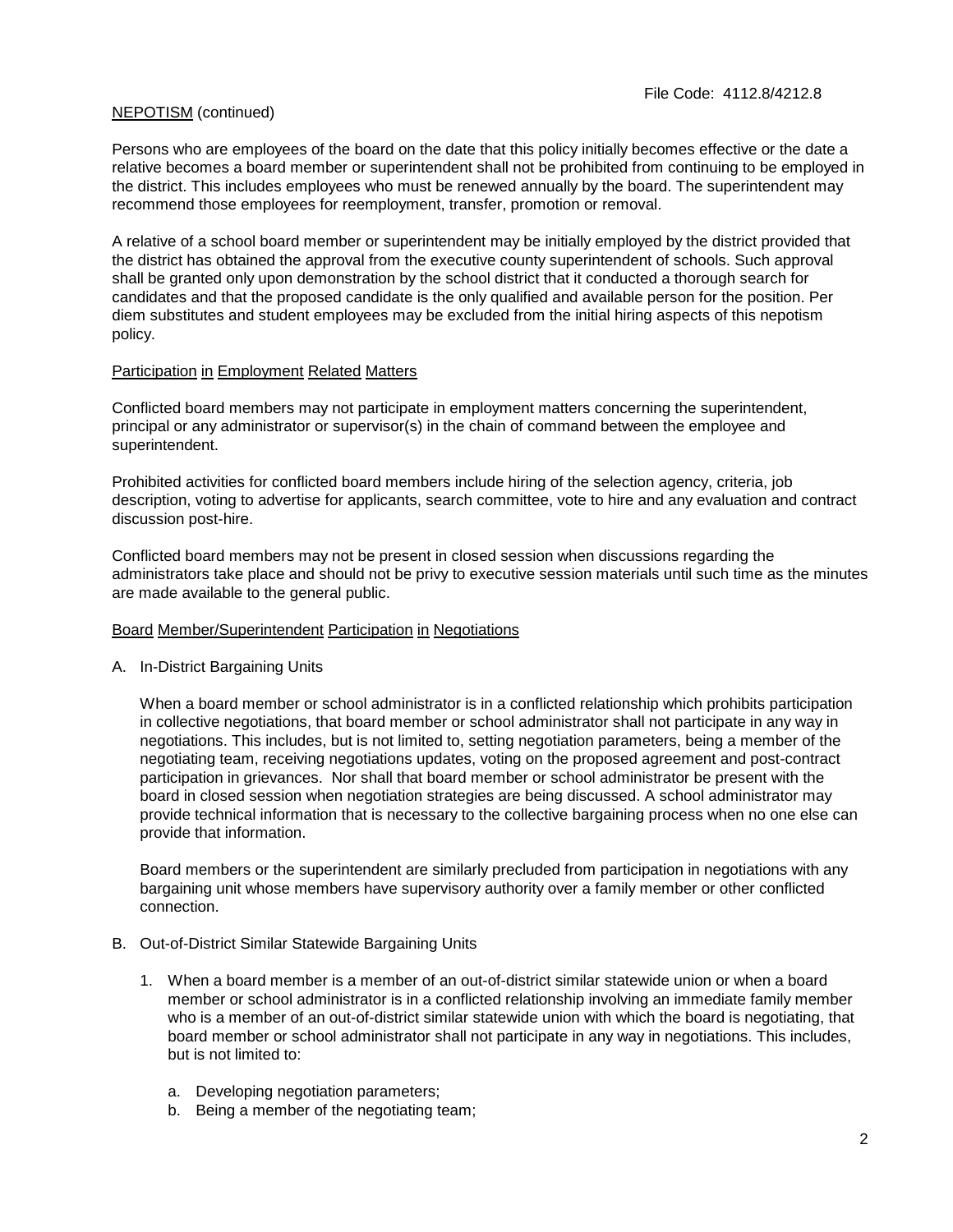# NEPOTISM (continued)

- c. Receiving confidential negotiations information updates;
- d. Voting on the contract; and
- e. Grievance participation.

A school administrator may, however provide technical information that is necessary to the collective bargaining process when no one else in the district can provide that information.

- 2. When a board member or school administrator is in a conflicted relationship involving a relative who is a member of an out-of-district similar statewide union with which the board is negotiating, there is no conflict unless the relative has a union leadership position in the state-wide union or local union that has the ability to affect negotiations. Union leadership positions in the state-wide union or local union that have the ability to affect negotiations include but are not limited to:
	- a. Officer;
	- b. Grievance chairperson;
	- c. Building representative;
	- d. Negotiation committee member.

A school official who has a conflicted relationship with any employee of the district or an employee in another out-of-district similar statewide union as of the effective date of this policy shall declare such relationship to the board immediately.

#### Doctrine of Necessity

When a quorum of the board has conflicted interests, the doctrine of necessity may be invoked in order to allow conflicted board members to participate in the negotiation process and vote. The doctrine of necessity may be invoked for the negotiation team or superintendent search committee only when the board of education has fewer non-conflicted board members than are required, pursuant to statute, to take action. The board shall only invoke the doctrine of necessity after consultation with the board attorney. When invoking the doctrine of necessity the board shall state publically that it is invoking the doctrine of necessity with the reasons for doing so and the specific nature of the conflicts of interest. The board shall read the resolution invoking the doctrine of necessity at a regularly scheduled public meeting, post the notice of the resolution for 30 days and provide the School Ethics Commission with a copy of the resolution.

#### Implementation

The connections and relationships that create a conflict of interest for an individual board member's participation in board decisions are subject to changes that result from commissioner rulings or changes in law. Therefore the board shall consult with the board attorney as necessary and appropriate for guidance and clarification related to the implementation of this policy.

| Adopted:             | October 24, 1969                                                     |
|----------------------|----------------------------------------------------------------------|
| Revised:             | September 17, 2003, January 14, 2009, July 29, 2009, March 10, 2010, |
|                      | April 20, 2016                                                       |
| NJSBA Review/Update: | August 2017                                                          |
| Readopted:           | September 26, 2018                                                   |

Key Words

Nepotism, Hiring Relatives, Relatives, Doctrine of Necessity

| Legal References: N.J.S.A. 18A:11-1 |                   | General mandatory powers and duties         |
|-------------------------------------|-------------------|---------------------------------------------|
|                                     | N.J.S.A. 18A:12-2 | Inconsistent interests or office prohibited |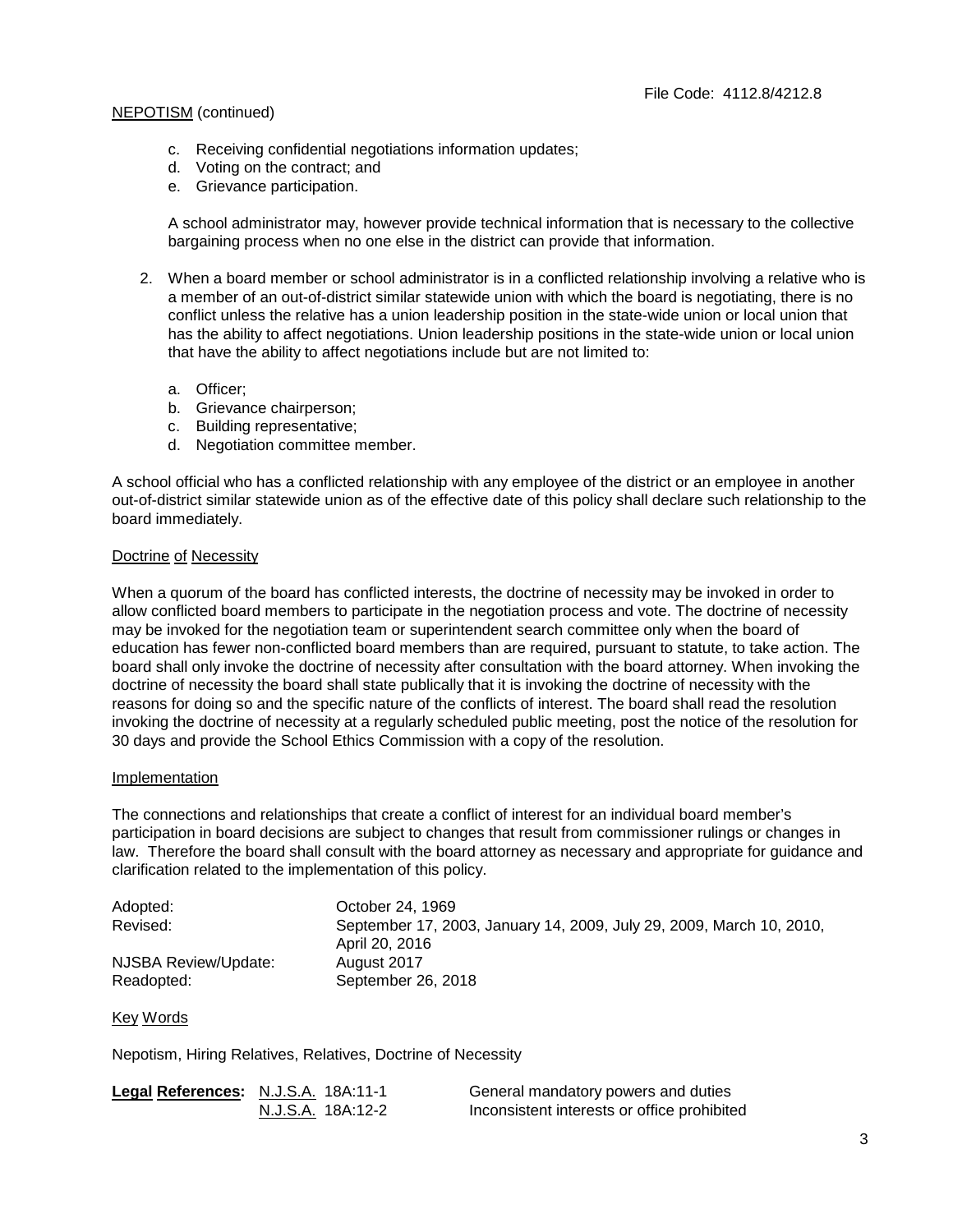| N.J.S.A. 18A:12-21 et seq.  | School Ethics Act                                                                  |
|-----------------------------|------------------------------------------------------------------------------------|
| N.J.S.A. 18A:16-1           | Officers and employees in general                                                  |
| N.J.S.A. 18A:27-4.1         | Appointment, transfer, removal or renewal of officers and<br>employees; exceptions |
| N.J.S.A. 52:13D-13          | State conflict of interest law                                                     |
| and 21.2                    |                                                                                    |
| N.J.A.C. 6A:4-1.1 et seq.   | Appealable decisions                                                               |
| N.J.A.C. 6A:23A-1.2 et seq. | Fiscal accountability; definitions                                                 |
| N.J.A.C. 6A:23A-6.2 et seq. | Fiscal accountability; nepotism                                                    |
| N.J.A.C. 6A:28-1.1 et seq.  | <b>School Ethics Commission</b>                                                    |

In the Matter of the Election of Dorothy Bayless to the Board of Education of the Lawrence Township School District, 1974 S.L.D. 603, reversing 1974 S.L.D. 595

Shirley Smiecinski v. Board of Education of the Township of Hanover, Morris County, 1975 S.L.D. 478

Scola v. Ringwood Bd. of Ed., 1978 S.L.D. 413

Salerno v. Old Bridge Board of Ed., 1984 S.L.D. (April 28)

Larsen v. Woodbridge Board of Ed., 1985 S.L.D. (March 18)

Scannella v. Scudillo, School Ethics Decision, Complaint No. C-14-93, (February 3, 1994)

In the Matter of Frank Pannucci, 2000 S.L.D. March 1, State Board Rev'g Commissioner 97 NJAR 2d (EDU) 339

School Ethics Commission, Advisory Opinion, A01-93

School Ethics Commission, Advisory Opinion, A021-93

School Ethics Commission, Advisory Opinion, A10-93

School Ethics Commission, Advisory Opinion, A07-94

School Ethics Commission, Advisory Opinion, A33-95

School Ethics Commission, Advisory Opinion, A03-98

School Ethics Commission, Advisory Opinion, A14-00

School Ethics Commission, Advisory Opinion, A03-13

School Ethics Commission, Advisory Opinion, A15-13

School Ethics Commission, Advisory Opinion, A22-13

School Ethics Commission, Advisory Opinion, A09-14

School Ethics Commission, Advisory Opinion, A10-14